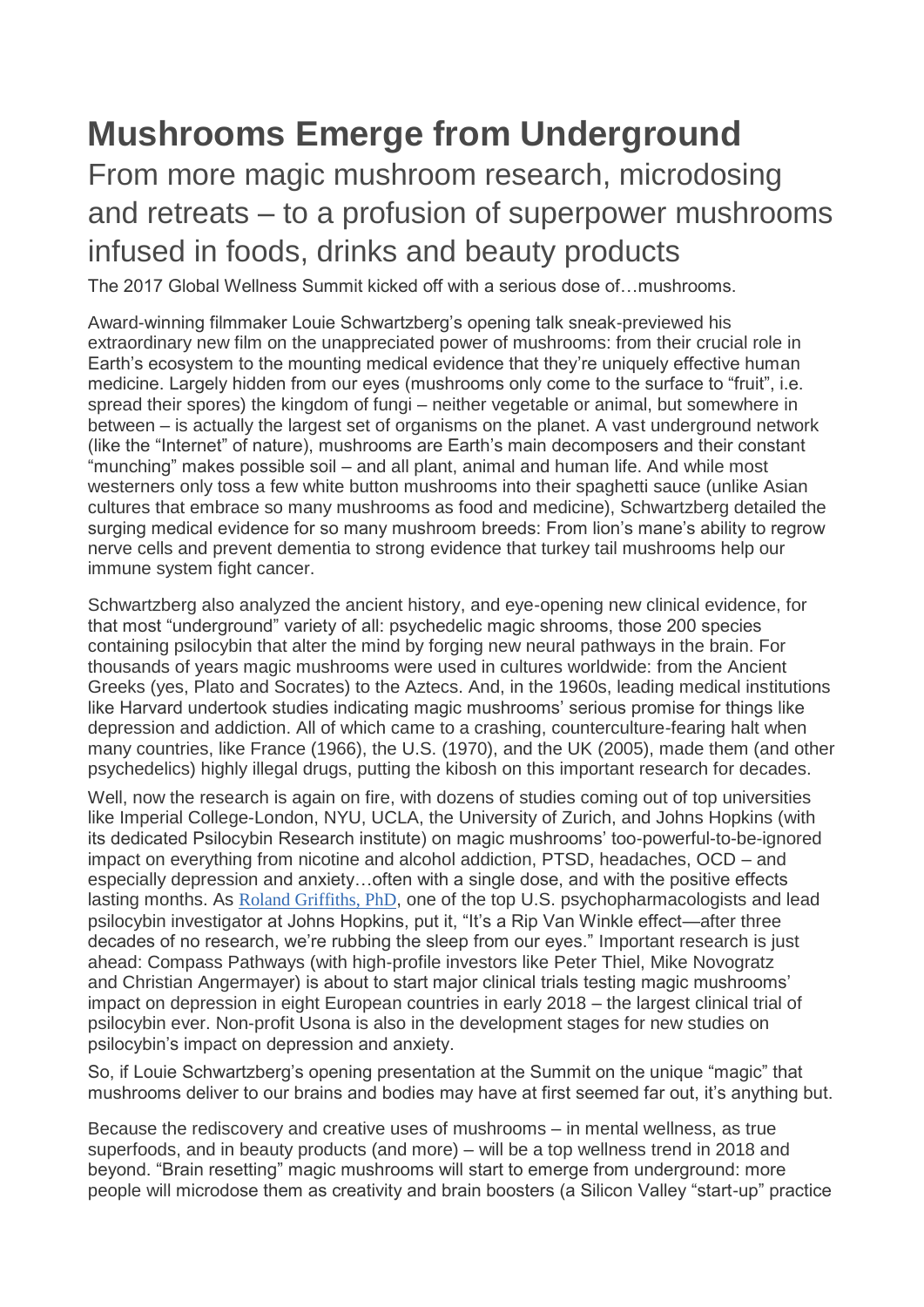now spreading around the world). And, yes, magic mushroom retreats (like MycoMeditations) will keep popping up in places where legal (whether Jamaica or the Netherlands), where the "trip" gets combined with increasingly luxe wellness experiences. And we'll see movement on the legalization front, making this magic mushroom moment reminiscent of the early days of the cannabis-as-wellness trend.

And as medical evidence also ramps up showing that non-magic mushrooms are magical for human health (with adaptogenic, anti-aging and other powers), we'll see a new world of mushrooms like reishi, chaga, lion's mane and cordyceps get worked into so many more foods and drinks, from coffee to chocolate – as well as a growing profusion of shrooms in beauty products. And on both the psychedelic and non-psychedelic fronts it's a trend driven by new medical studies…how welcome in an era with so much "evidence-free" wellness.



Magic mushroom retreats are rising, like pioneer MycoMeditations, with its week-long retreats on a private Jamaican bay, with lovely food, guided hikes, massages and evening by-the-fire group mushroom sessions. Photo credit: John Robertson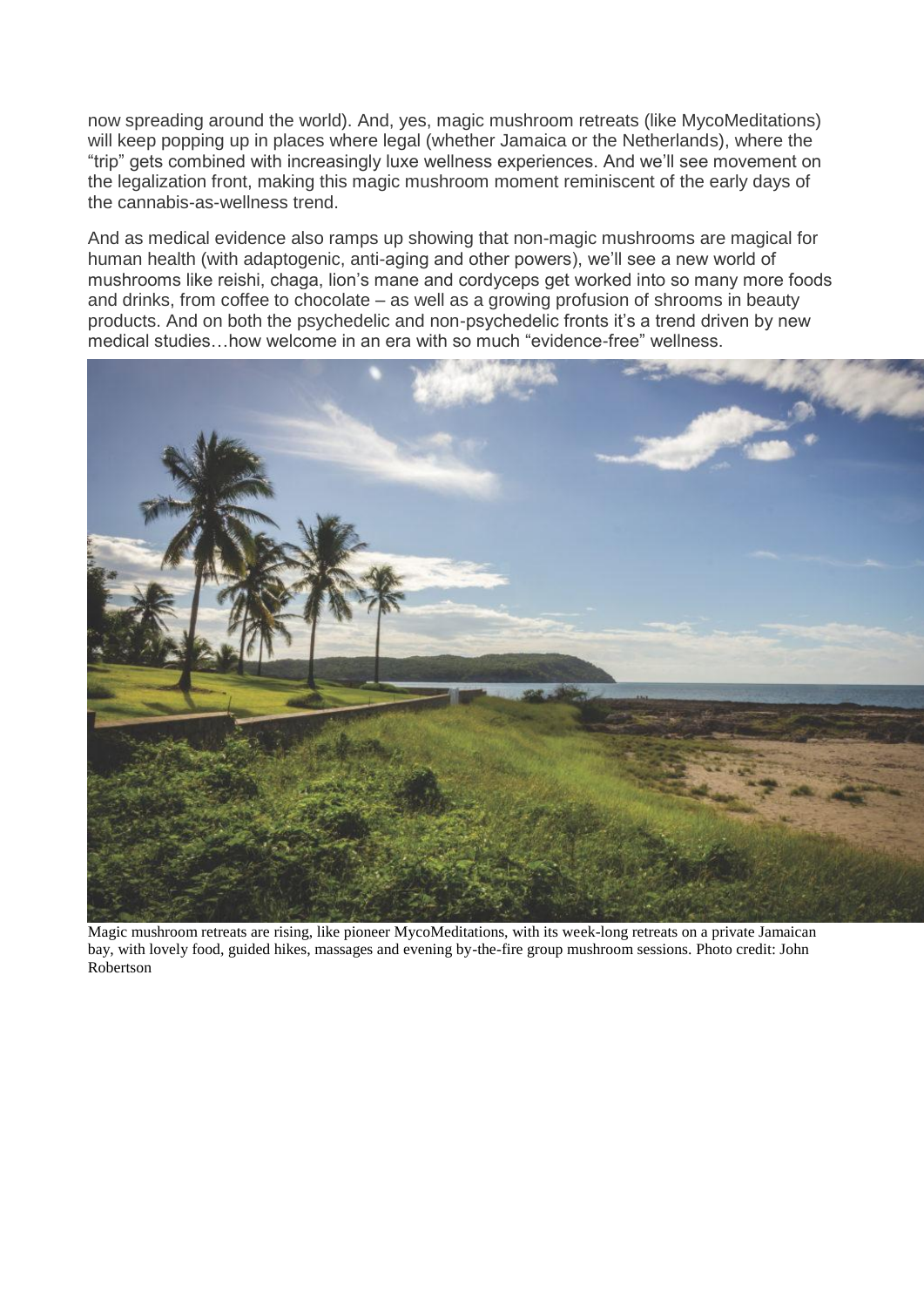#### FUELING THE MAGIC MUSHROOMS TREND More Medical Evidence – Psilocybin "Resets" the Brain



Roland Griffiths, professor of psychiatry and neurosciences at Johns Hopkins University, is one of the world's leading researchers investigating magic mushrooms' eye-opening

impact on everything from depression to anxiety to nicotine addiction to end-of-life distress. Johns Hopkins, University College (London) and NYU are the leaders now researching the wide-ranging effect of psilocybin, and a raft of [studies](http://www.pnas.org/content/109/6/2138.full) show its positive impact on alcohol and nicotine addiction, OCD, depression, anxiety, and as powerful treatment for those facing end of life. What these conditions have in common, researchers argue, is that brain circuitry may have become "stamped in," and what they're finding is that a single dose of magic mushrooms seems to uniquely reset the brain...and not just during a trip, but for months. Using brainscanning tools (like fMRI) they're discovering what happens to the brain on psilocybin. First, parts of the brain that are typically hyperactive (the ego or "orchestrating centers" that, say, make you worry) shut down. At the same time, other brain [regions](http://rsif.royalsocietypublishing.org/content/11/101/20140873) that normally don't communicate suddenly strike up conversations, eliciting new emotions, memories, wishes, etc. – essentially returning us to the state of a child (or long-term meditator). Which is why people report such a sense of connection with the world and other people and a new ability to see the "big picture." And psychedelics knock down old brain patterns and jumpstart new ones by acting on the too-little-studied serotonin 2A receptor (while commonly prescribed SSRIs only activate the serotonin 1A receptor).

As lead researcher Dr. Robin Carhart-Harris at Imperial College put it, magic mushrooms essentially "shake the snow globe" and benefit people that suffer from disorders involving excessively rigid patterns of thinking – as well as unlocking creativity.

### This Mechanism Underpins Why Studies Have Been So Exciting for:

**Depression**: A headline-grabbing 2017 [Imperial](https://www.theguardian.com/science/2017/oct/13/magic-mushrooms-reboot-brain-in-depressed-people-study) College study revealed clear changes in brain activity and significantly reduced symptoms for treatment-resistant depressives lasting weeks after a single dosage. The findings proved so exciting that the researchers are undertaking more robust studies testing psilocybin against a leading antidepressant in 2018. **End-of-Life Distress**: Many psilocybin studies focus on patients with a terminal cancer diagnosis to measure impact on end-of-life anxiety. The results: powerful. In [NYU/Johns](http://journals.sagepub.com/doi/full/10.1177/0269881116675754) [Hopkins](http://journals.sagepub.com/doi/full/10.1177/0269881116675754) studies 80% of cancer patients showed dramatic reductions in anxiety sustained seven months after a dose. Two-thirds of participants rated the magic mushroom experience as one of the top five most spiritually significant experiences of their lives; a third ranked it #1. As Roland Griffiths at Johns Hopkins put it, "I don't want to say mind-blowing…but to a scientist, that's just incredible."

**Addiction**: Studies reveal brain-resetting psilocybin's impact on various addictions. One [small](https://www.ncbi.nlm.nih.gov/pubmed/22114542) [study](https://www.ncbi.nlm.nih.gov/pubmed/22114542)showed that after two psilocybin treatments 80% of long-term heavy smokers had still quit six months later, while another [indicated](http://www.thelancet.com/journals/lanpsy/article/PIIS2215-0366(16)30065-7/abstract) that a couple of mushroom doses had a significant effect on reducing drinking at eight months for the alcohol-dependent.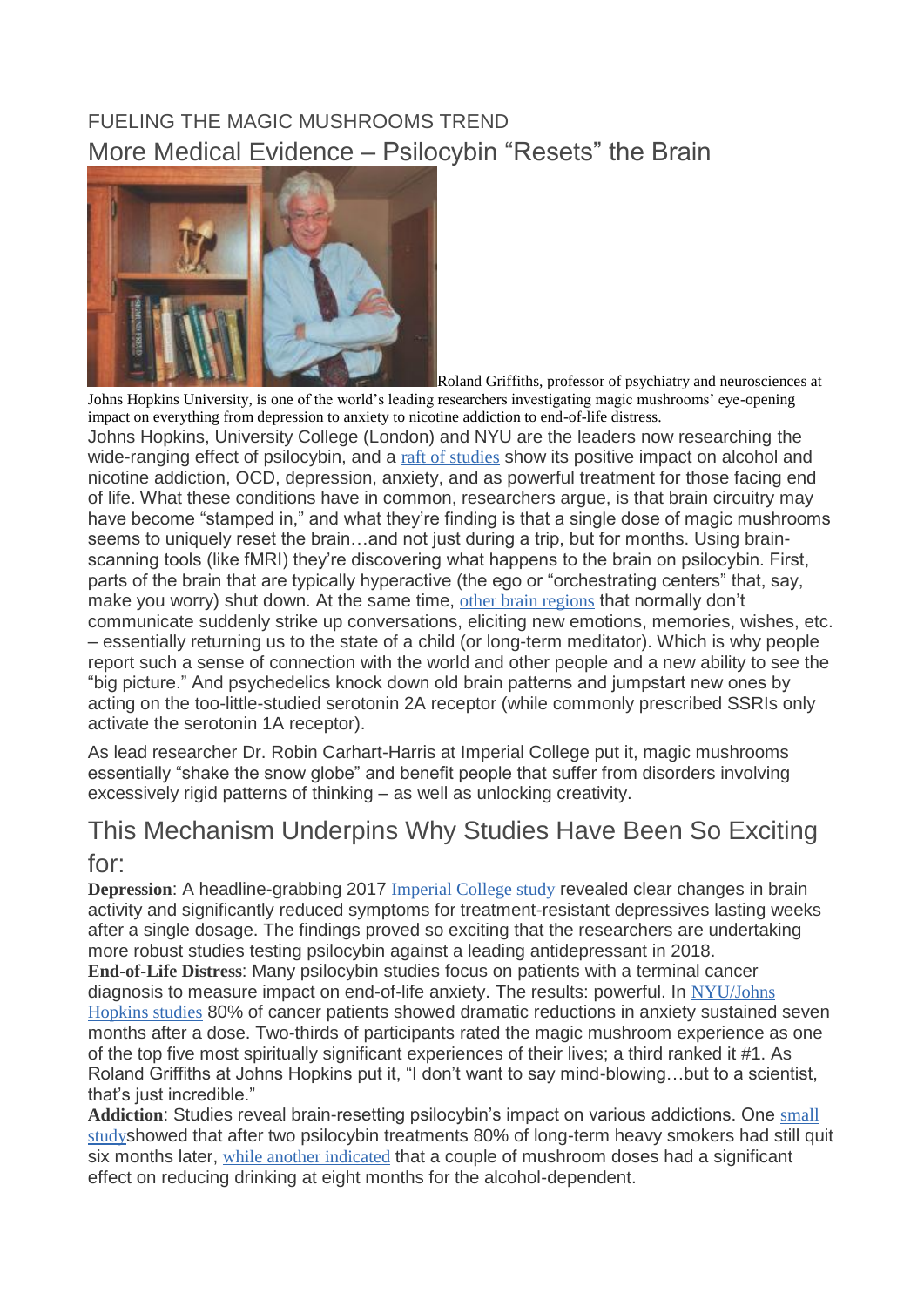**Deepening Spiritual Life**: Because mystical experiences are at the heart of most religions (Moses saw that burning bush…), NYU and Johns Hopkins are now [studying](https://www.washingtonpost.com/news/acts-of-faith/wp/2017/07/24/at-johns-hopkins-clergy-try-mind-altering-drugs-for-scientific-research/?utm_term=.89611f9e4fc7) clergy to investigate the neurobiology of both mushroom and religious experiences. And while the study isn't yet published, the researchers report very similar brain states with a psilocybin dose and what religious leaders have experienced at meditation retreats.

**Improving Personality**: While research has long indicated that after age 30 your personality is pretty much a done deal, [studies](https://www.livescience.com/16287-mushrooms-alter-personality-long-term.html) show that a single psilocybin dose has a positive, maybe even permanent, effect on people's personalities: making them more open-hearted, creative and curious.

This new evidence is so unexpected that a year ago, nearly the entire issue of the [Journal](http://journals.sagepub.com/toc/jopa/30/12) of [Psychopharmacology](http://journals.sagepub.com/toc/jopa/30/12) was devoted to the impact of magic mushrooms (14 studies). Because many studies are small (true for most wellness studies that aren't funded by the deep pockets of Big Pharma), the familiar chant is "more, larger, high quality studies are needed." Agreed. But as Professor Craig Blinderman of Columbia University noted in his commentary in the Journal of Psychopharmacology, "If these findings are confirmed in large randomized controlled studies…the classification of psilocybin as a Schedule 1 drug should be challenged, for this would represent a treatment unlike anything in psychiatry: a rapid sustained reduction in depression and anxiety with a single dose of a psychoactive compound." Professors at Ivy League universities don't often fling these kinds of statements around. The pace of research is seriously quickening in 2018, and it's the research that will determine whether laws banning their use – and consumer attitudes – get a reset.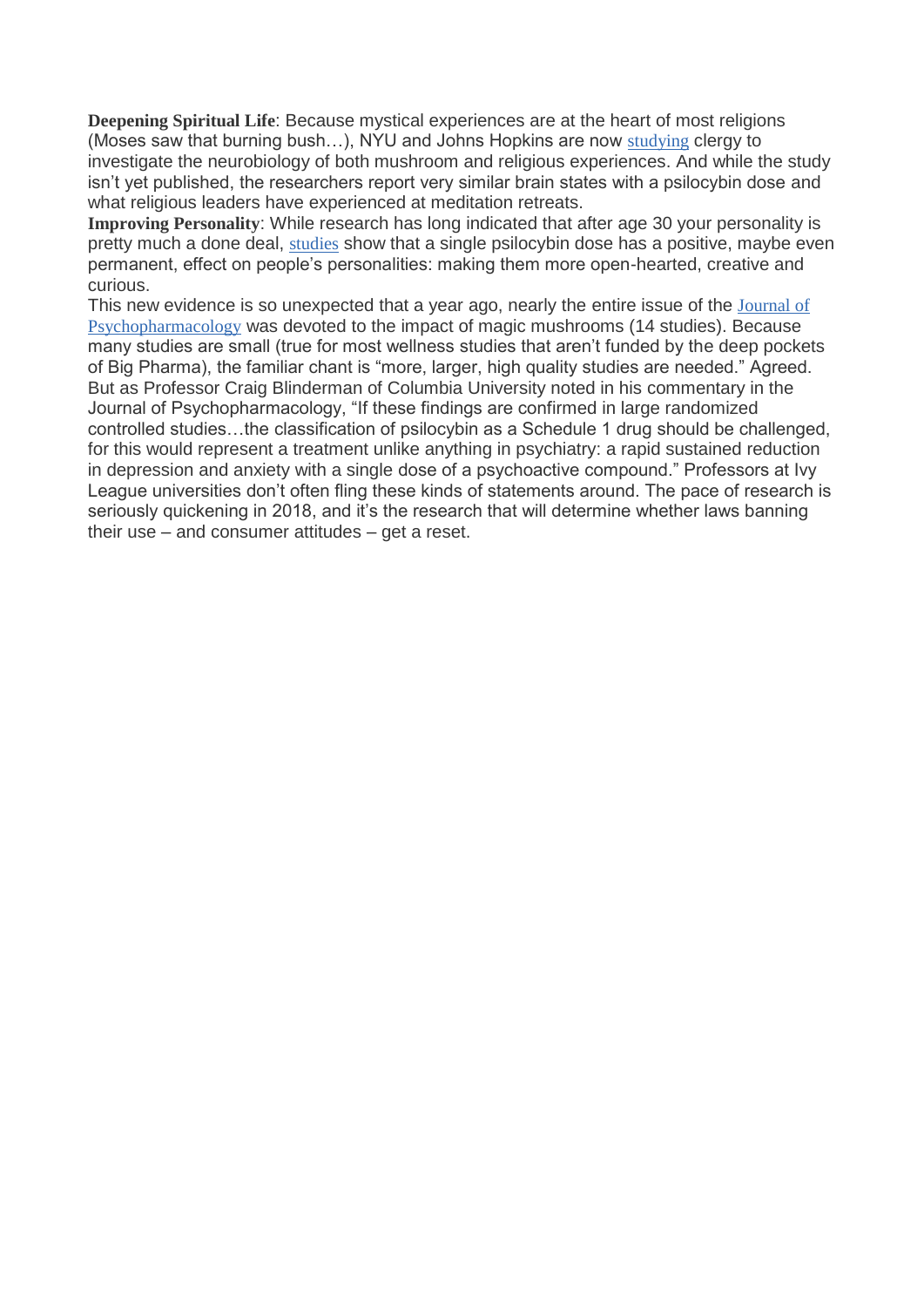

Psilocybin sessions, which are about 7 hours in duration are conducted in living-room-like session rooms at Johns Hopkins. Participants are carefully screened and spend several hours with clinical staff in preparation for the session. During psilocybin sessions, participants are encouraged to lay on a couch, use eyeshades and headphones through which supportive music is played. Two trained session monitors are present throughout to provide social support if needed. Chemically pure psilocybin is administered in a capsule the morning of the session.

# Safest Recreational Drug

The 2017 Global Drug Survey (examining data from over 50 countries) concluded that magic mushrooms are the safest recreational drug in the world: dramatically less likely to require post-usage medical treatment than alcohol, LSD, cocaine or opioids like OxyContin. Studies also show that there are no significant abuse concerns: they're non-addictive and non-toxic to the body's organs. And while psilocybin's effects are similar to LSD, it's less strong and long lasting, and doesn't carry the negative cultural baggage. And crucial to many wellness consumers: They're natural, rather than concocted in a lab. However, very few would argue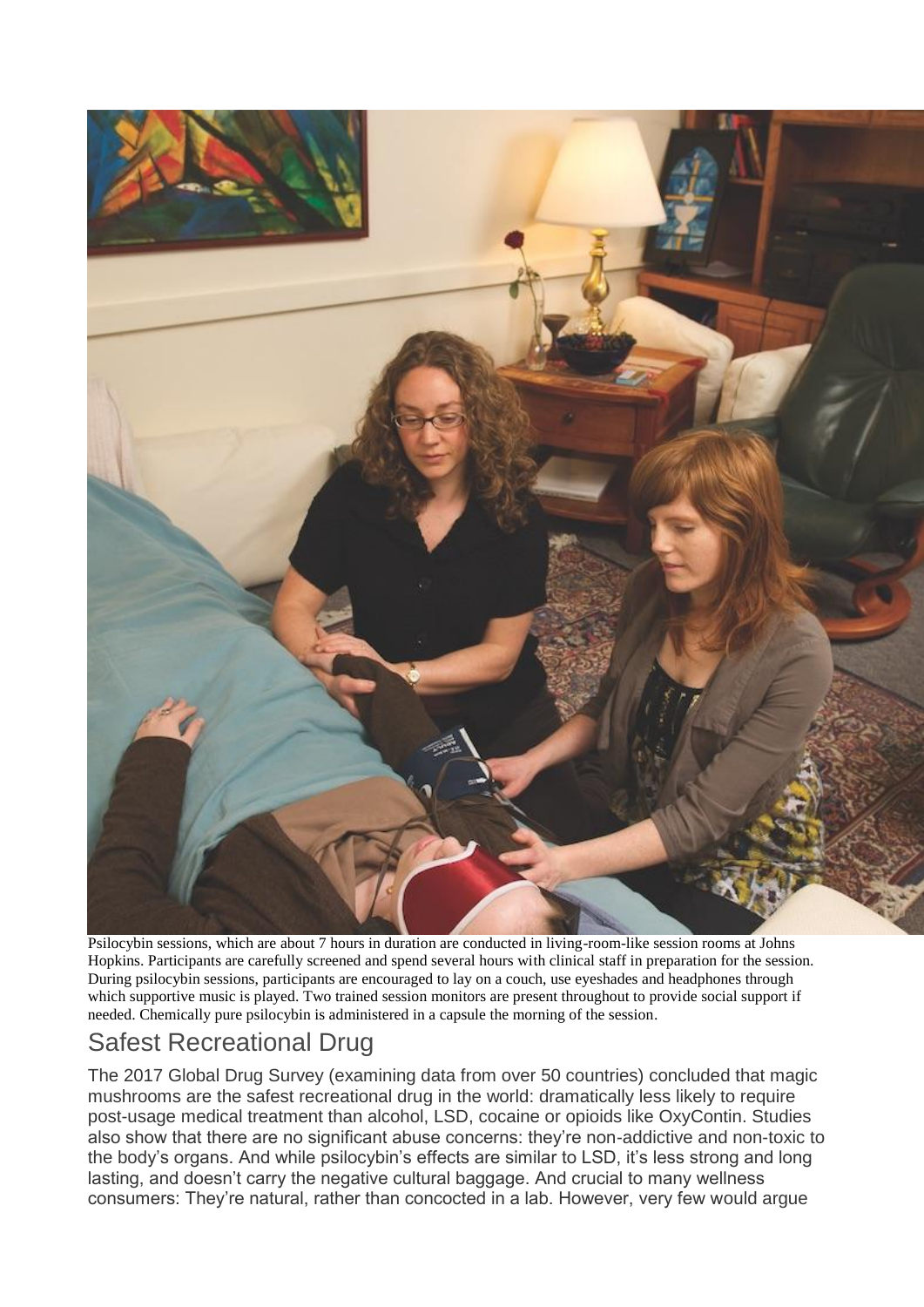that this should be seen as license to "try a pile of shrooms at home" as the positive effects in clinical trials have much to do with correct dosage, setting and supervision.

### Movement on Legal Front

The legal status of magic [mushrooms](https://en.wikipedia.org/wiki/Legal_status_of_psilocybin_mushrooms) varies complexly worldwide. The UN categorizes them as Schedule 1 drugs, so most countries regulate or prohibit them – but with much selective enforcement. However, they're legal in countries like Spain, the Czech Republic, Jamaica, Costa Rica and Austria; and while technically illegal in the Netherlands, a loophole means the sale of "magic truffles" is rampant. Some interesting legalization action is now underway: a measure to decriminalize them in California has cleared the first hurdle for the ballot in 2018, and there is a push to put them on the Oregon ballot in 2020 (for use in organized clinics, not at home). We know that with cannabis legalization where California went, so went much of the U.S. And when you wrap your mind around how fast and radically laws and attitudes toward cannabis have recently changed, you can see how a safe, evidence-backed psychoactive like magic mushrooms might soon see a similar legal and mindset shift.

### EXAMPLES OF TREND Microdosing: Straight Outta Silicon Valley



Psilocybe azurescens: One of about 200 species of psilocybin-containing mushrooms. Magic mushrooms have been used for centuries, possibly millennia, within some cultures in structured manners for healing or religious purposes. [Image by Paul Stamets]

Microdosing psilocybin (and other psychedelics) means taking very small amounts (maybe 1/10th of a dose) every few days over several months. It doesn't cause a consciousnessaltering trip, but is designed to be large enough to affect thinking, creativity, problem solving, connection to others, and anxiety. It's all about cognitive enhancement – a biohacking of the brain – so it's no surprise it was pioneered among Silicon Valley professionals, whether engineers or artists. Popularized by Ayelet Waldman's 2017 book *A Really Good Day*, microdosing is now spreading around the world, attracting white-collar professional experimenters far beyond some "druggie" fringe.

YouTube tutorials and Reddit groups on how to microdose mushrooms are spawning. Tech entrepreneur, Paul Austin, a professional microdosing coach, offers Skype consulting sessions and an online course through his website The Third Wave – and is building a Microdosing App that will track people's progress and experiences. And if no formal studies have analyzed the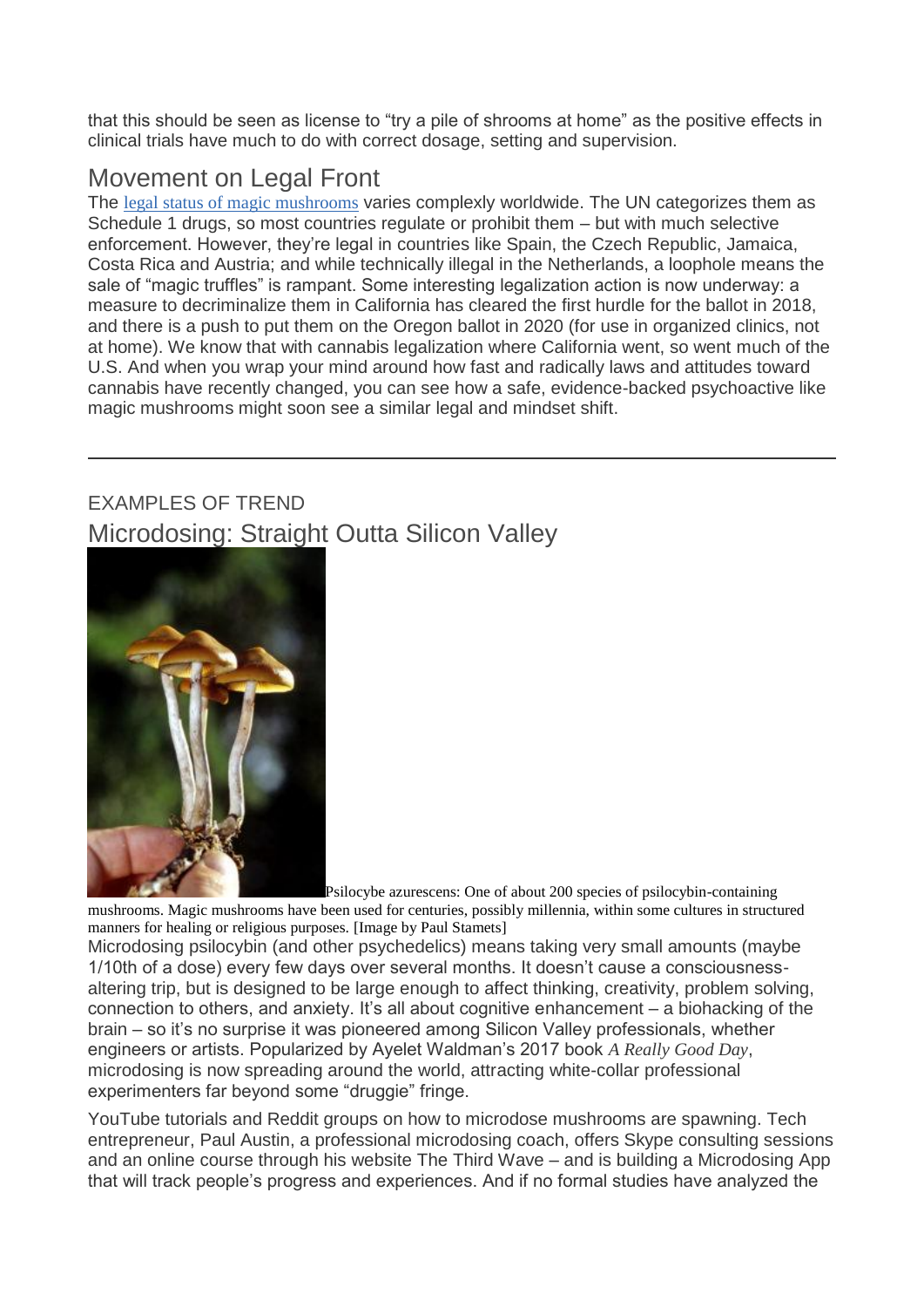science behind microdosing, that will change in 2018 as UK-based nonprofit the Beckley Foundation undertakes the first research.

# A New Kind of Wellness "Trip" – Magic Mushroom Retreats

It's striking that when a psychiatrist like Julie [Holland](https://www.newyorker.com/magazine/2015/02/09/trip-treatment) imagines the future of psychedelic experiences she envisions a place that's "a cross between a spa/retreat and a gym…where they can be experienced in a safe, supportive environment." And it's a fitting model: an expertled, sensory-focused retreat where a psychedelic "trip" happens within a wellness trip (as psilocybin, unlike cannabis, is hardly an everyday drug). We've had ayahusaca retreats in South America for years (and the media had delighted in chronicling these spiritual journeys favored by the hip and famous). But now all-inclusive magic mushroom retreats in countries where psilocybin is legal (like Jamaica, Costa Rica and Holland) are on the march and quickly getting more luxe.

MycoMeditations is a pioneer with weeklong retreats on a private Jamaican bay, with airport pickup, lovely food, guided hikes and massages, and evening by-the-fire-and-ocean group mushroom sessions. Last month MycoMeditations' founder and comedian Shane Mauss teamed up for a luxury mushroom retreat on the island. The exclusive Alquimia Centre of Healing Arts in the Colombian jungle (that accepts guests who receive one of their muchsought internships) serves up serious education on Amazonian medicine and enlightenment through expert-led natural psychedelic experiences like magic mushrooms. Paul Austin's The Third Wave has begun full-blown magic mushroom retreats in Costa Rica, the British Virgin Islands, Jamaica and the Netherlands. Sites like OpenMindTrips.com aggregate psychedelic and mushroom retreats worldwide, and while there are far more heavier-dose ayahuasca retreats now, mushroom retreats are popping up everywhere from Ibiza to Bali. It's not "high" on every traveler's bucket list, but in an age where "the trippier the better" rules in wellness travel (we seek everything from shamans to crystal healing) mushroom retreat offerings will only evolve and expand.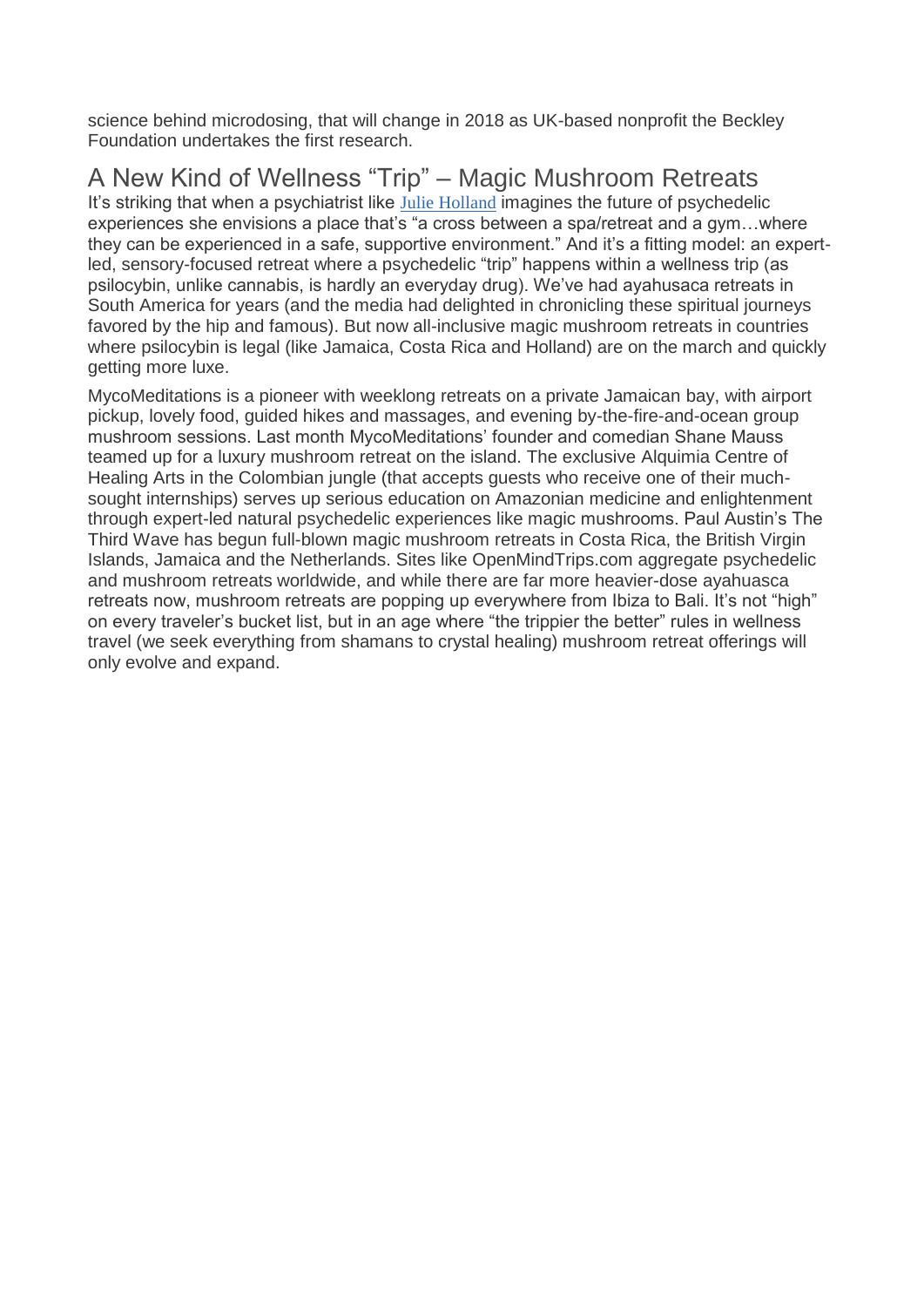

Alquimia Centre of Healing Arts in the Colombian jungle serves up serious education on Amazonian medicine through expert-led natural psychedelic experiences including magic mushrooms.

## Non-Psychedelic Shrooms Bloom in Food-as-Medicine & Beauty

Non-trippy mushrooms, which have played a starring role in traditional Eastern medicine for millennia (and are part of an everyday food-as-medicine philosophy in places like Japan, China and Russia), are now getting overdue global recognition as equally "magic" functional foods – and are wildly proliferating in foods, beverages and beauty products. Global Wellness Summit keynote speaker Dr. [Andrew](https://www.wellandgood.com/good-advice/dr-andrew-weil-matcha-mushroom-prescriptions/) Weil (in conversation at the conference) noted that people outside Asia are finally grasping the "phenomenal" health benefits of so many kinds of mushrooms for medicinal purposes: "With such a great range—mainly Asian mushrooms that enhance immunity, protect us from cancer and infections…and have all sorts of remarkable qualities."

The remarkable qualities of different mushroom varieties would be impossible to chronicle here: mushrooms contain polysaccharides and beta-glucans that jumpstart the immune system; they're a massive natural source of Vitamin D; they stabilize blood sugar and fight inflammation. And some varietals, like reishi, cordyceps, chaga, lion's mane and maitake, are adaptogens (a concept buzzed about in earlier trends [reports](https://www.wellandgood.com/2017-fitness-wellness-trends/)), which means that they have a unique power to help our bodies resist the biological, chemical and emotional stressors that attack us every single day. And it's not just supermarket, but also beauty aisles, that are experiencing a great mushroom invasion. They've long been a key component in Asian beauty products and now mushrooms are hitting global skincare, cosmetic and haircare lines for their unique powers: as super-hydrators, antioxidants that repair skin cells, collagen boosters and skin tone eveners.

New processes make it much easier to extract the active nutrients in mushrooms so they can be snuck into tonics, powders, bottled drinks, snack bars, chocolates, coffees, cocoas, teas, broths and oils. Yes, they're trendy: you can grab a mushroom latte from Melbourne to Miami. And we join other trends forecasters in spotlighting mushrooms as a fast-moving functional food and beauty ingredient (Whole Foods named them a top-ten food trend for 2018,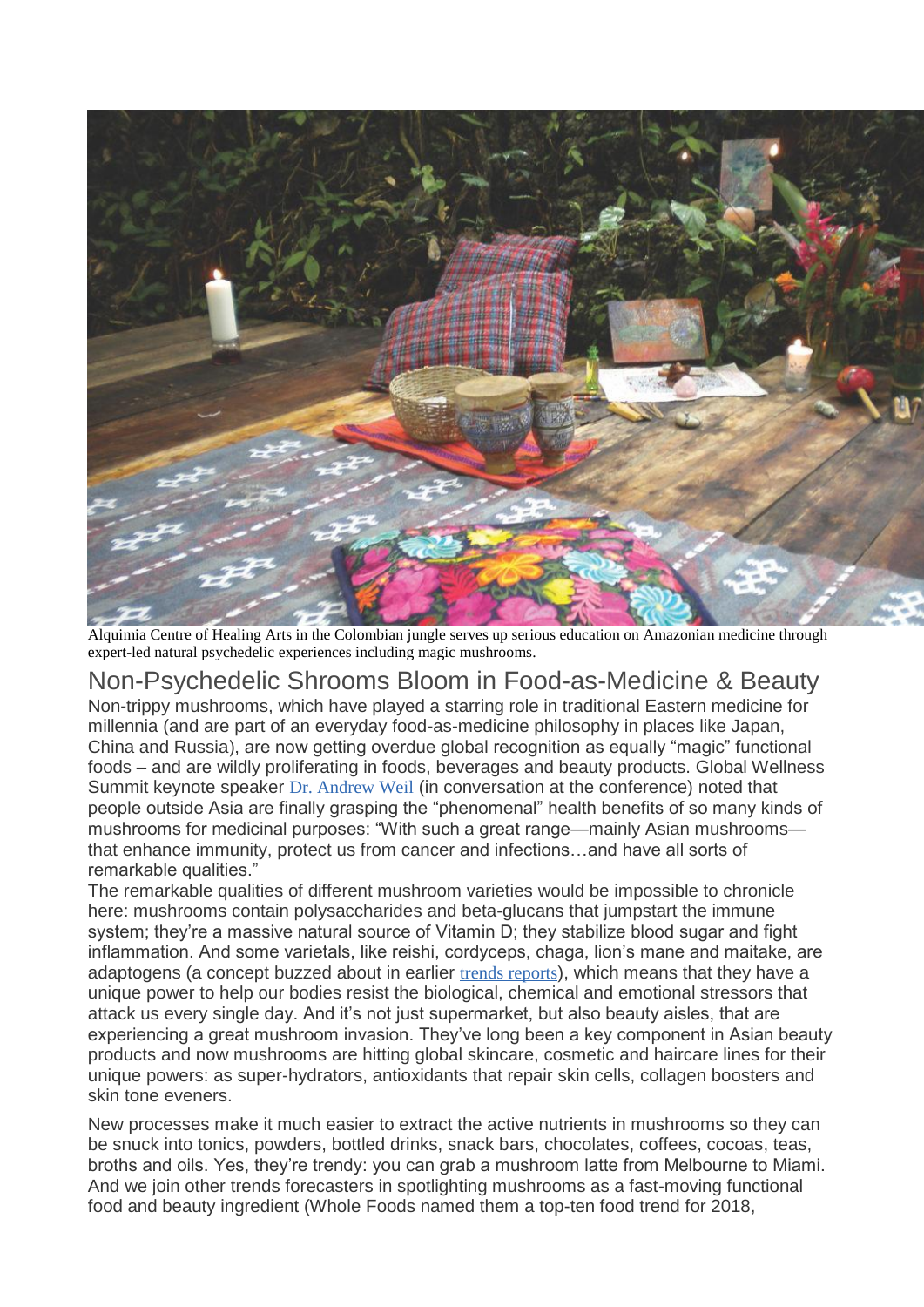MindBodyGreen for 2017). What's important is that this rediscovery of mushrooms-asmedicine is not only trendy…it has the virtue of being backed by evidence.



A view of the ceremonial space used for the Shamanic Diet and Forest Retreat in Alquimia Centre of Healing Arts in Colombia. Image Source: www.alquimiahealingarts.com FUELING THE TREND

# Mushrooms ARE Medicine

Mushrooms are at the root of many modern pharmaceuticals, from penicillin (which has saved more human lives than any medication) to anticancer drugs. And evidence for their body and brain benefits just keeps mounting. Example: A new Penn State [University](http://news.psu.edu/story/491477/2017/11/09/research/mushrooms-are-full-antioxidants-may-have-anti-aging-potential) study reveals that all mushrooms (but especially delicious wild ceps or porcini) are the #1 source of two important anti-aging antioxidants, ergothioneine and glutathione, that protect the body against cancer, coronary heart disease and Alzheimer's disease, while keeping the brain healthy. Researchers speculate that that's why countries like Italy and France (who eat more mushrooms) have much lower rates of neurodegenerative diseases like Alzheimer's and Parkinson's than countries like the U.S. Hitting Italian levels isn't hard: just 5 button mushrooms a day.

# Plant-Based Diets Boom

While mushrooms aren't "plants" they're benefitting from one of the biggest global wellness trends: more people moving to less- or no-meat diets. Consider: The [number](https://www.veganlifemag.com/veganism-booms/) of vegans in the UK [skyrocketed](https://www.veganlifemag.com/veganism-booms/) 350% in the last decade, and 42% are aged 15-34. In the U.S., [veganism](https://www.reportbuyer.com/product/4959853/top-trends-in-prepared-foods-2017-exploring-trends-in-meat-fish-and-seafood-pasta-noodles-and-rice-prepared-meals-savory-deli-food-soup-and-meat-substitutes.html) jumped [500%](https://www.reportbuyer.com/product/4959853/top-trends-in-prepared-foods-2017-exploring-trends-in-meat-fish-and-seafood-pasta-noodles-and-rice-prepared-meals-savory-deli-food-soup-and-meat-substitutes.html) since 2014. Examples of Trend

#### Innovating Mushrooms in and as Food

Companies are busy developing technologies that infuse more mushroom-medicine into foods. M&S has developed Ireland-grown Active Health mushrooms with a 100% daily dose of Vitamin D and vitamin B5 to fight fatigue. MycoTechnology's new vegan mushroom protein PureTaste has raised \$35 million in funding (and a big investment from Kellogg) – a clear sign that innovating mushroom infusion into foods is going mainstream. The nutritionally complete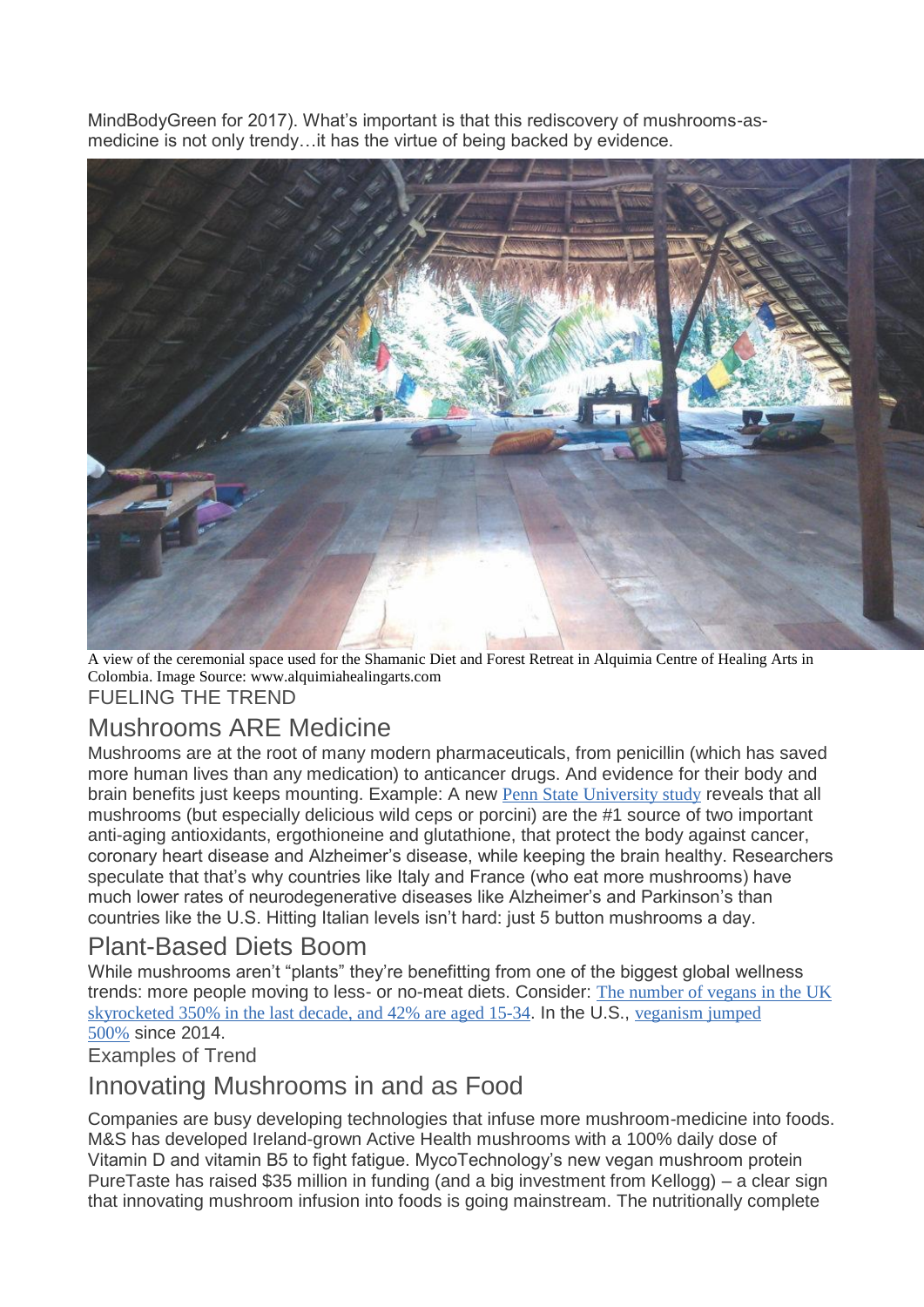food brand Soylent has launched Coffiest (a caffeinated alternative for the breakfast skipper) packed with vitamins and L-theanine, a stress-relieving, brain-enhancing nootropic derived from mushrooms.

# Mushrooms Everywhere: From Powders to Coffee to Chocolate

Mushrooms – especially the stress-effect-fighting adaptogenic breeds like reishi, cordyceps, chaga and maitake – are being infused and brewed into everything imaginable.



Mushroom-mad company Four Sigmatic (brainchild of a Finnish chemist) serves up a whole range of adaptogenic mushroom-packed coffees and hot chocolates. Gaia Herbs recently rolled out a whole line of mushroom supplements targeting everything from brain to liver health. Mushrooms are the star ingredients in Choice Organic Teas' Wellness Teas collection. And before you say "blech," companies are working overtime to make them delicious. Rebbl's reishi chocolate milk blends up cocoa and coconut milk with reishi, while Love Grace's new mocha drink whips up adapatogenic mushrooms with cold-brewed coffee, coconut milk, cacao and cinnamon. And yes, there's chocolate: both Freaky and Wild Alaska chocolate brands are infusing a host of healing mushrooms.

# Mushroom Beauty

Many mushrooms are skin and hair superfoods so they're on the serious rise in beauty products. Chaga mushroom is a natural antioxidant and anti-irritant with zinc and melanin that helps repair skin cells and eliminates free radicals that cause wrinkles; Chinese cordyceps is known for creating cellular energy necessary for the skin's protective barrier; tremella mushrooms are prized for their antioxidant and deep hydrating benefits.



Mushrooms are skin superfoods and are blooming in beauty products – like Dr. Andrew Weil for Origins Mega Mushroom Collection, blending supershrooms like chaga and reishi.

Too many products to name: Dr. Andrew Weil's "Mega-Mushroom Skin Relief Collection" blends chaga, reishi and more. Korean beauty companies have been pioneers in the use of mushrooms as a skin elixir, and tremella extract is found in K-beauty brands like Earth's Recipe lotions and potions. Makeup artist Charlotte Tilbury's products use shiitake mushrooms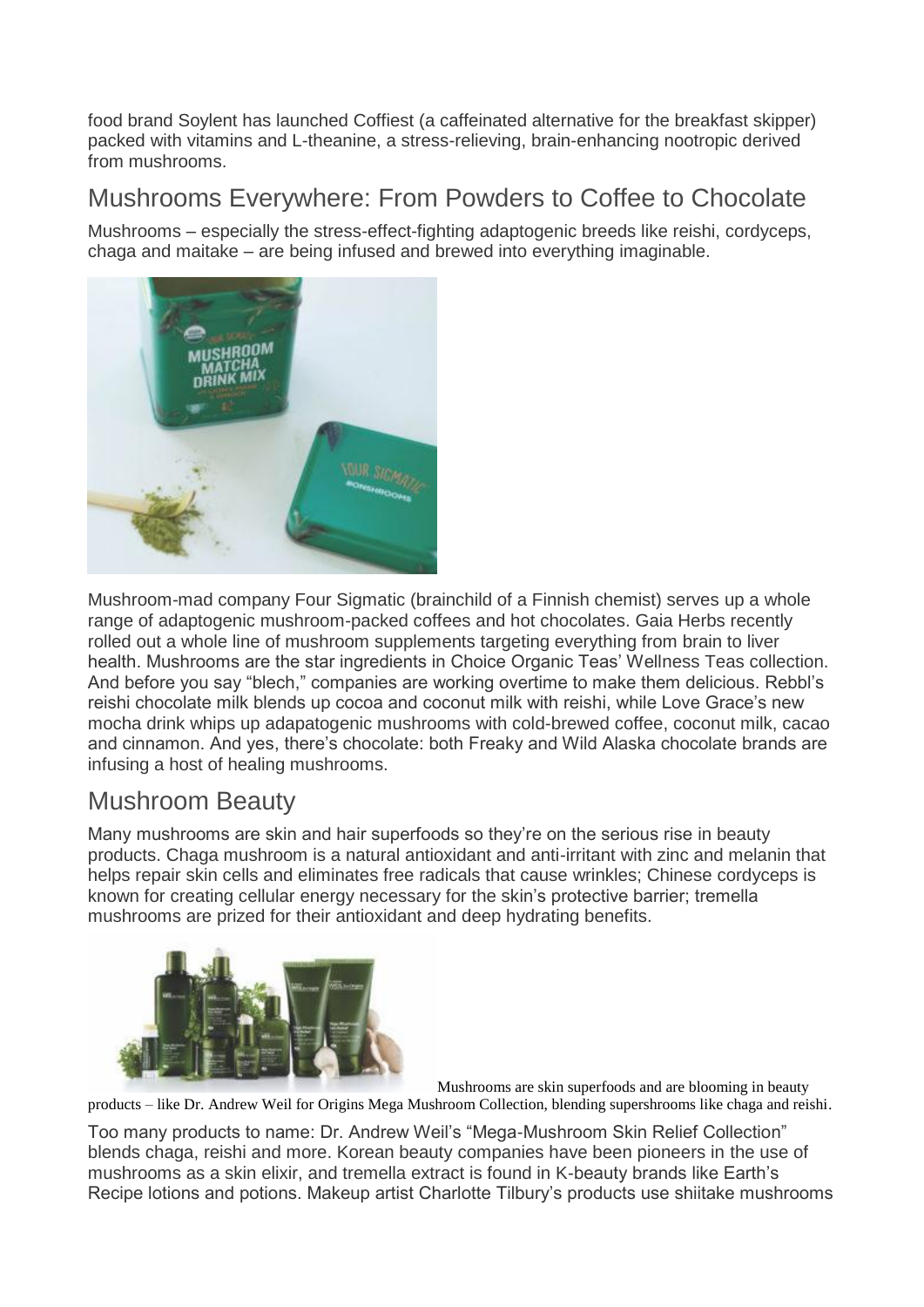in their ingredient "Fermiprotect" which appears in products like her Magic Foundation. Kerstin Florian's Correcting Brightening Facial Treatment is loaded with Chinese mushrooms to attack skin inflammation and hyperpigmentation – and there is an entire "Mushroom Collection" from Prana Spaceuticals. And more hair care is mushroom-powered, like ANUVA's Tonifying Shampoo with reishi or Beauty 4 Ashes' Maitake Healthy Hair Growth Shampoo.

# More Shroom Foraging & Cuisine at Wellness Retreats

Foraging is of course a buzzword in the food and hotel industry: Not only do chefs handpick wild mushrooms and herbs, now more properties let guests experience that sense of place and nature with more mushroom foraging and unique mushroom cuisine. For instance, at Emerson Resort & Spa in upstate New York, guests can opt for summer "Mushroom Walk" packages where the local "Mushroom Man" leads them in mushroom foraging while educating them about each breed's healing powers. And at the amazing Stanford Inn (Mendocino Coast, California), the first vegan resort in North America, there's mushroom foraging experiences and a cool, ongoing "Medicinal Mushroom Breakfast" that not only serves up mushrooms on the plate it educates diners on their medicinal impact.

#### THE FUTURE

Mycelium, the invisible root network for mushrooms, is our Earth's oldest and largest organism and a form of intelligence living right beneath our feet. As Louie Schwartzberg's new documentary (in post-production) argues, far too few people comprehend mushrooms' extraordinary potential uses because their story is just starting to get told. (Scientists estimate only 5% of the 1.5 million funghi species have been identified.) Now [scientists](http://www.ibtimes.co.uk/plastic-pollution-how-mushrooms-inspired-scientists-create-fungus-that-could-save-planet-1650292) argue that mushroom mycelium, because it's the planet's great decomposer (and can "munch" away hydrocarbons, oil, petroleum products, pesticides, etc.), could prove a future super-weapon in cleaning up toxic waste and offsetting global warming. Much experimentation with mushroom wellness is underway: Designers are making eco-friendly clothing out of funghi and working on how mushrooms could create the light, biodegradable [homes](https://newatlas.com/mushroom-sausages-building/50134/) of the future.



A shift in mindset about magic mushrooms (and

other natural psychedelics like ayahuasca) is underway. After decades of demonization that shut down medical research, studies just keep appearing that magic mushrooms may prove better than existing treatment for depression, anxiety and addiction – as well as having powers to improve creativity and personality. More, bigger, better-funded global studies are coming in 2018, and it's the research that's spurring the new conversations about why they're classified as illegal Schedule 1 drugs in the first place. Concrete action is being taken, like pushes to get measures legalizing them on the ballot in California and Oregon. No, they won't be legalized in the U.S. or most European countries this year (that happens when phase 3 clinical trials are completed and the drug is approved by the FDA and European Medicines Agency). And one issue to note: Because there's not a lot of crazy profit to be made (since psilocybin treatment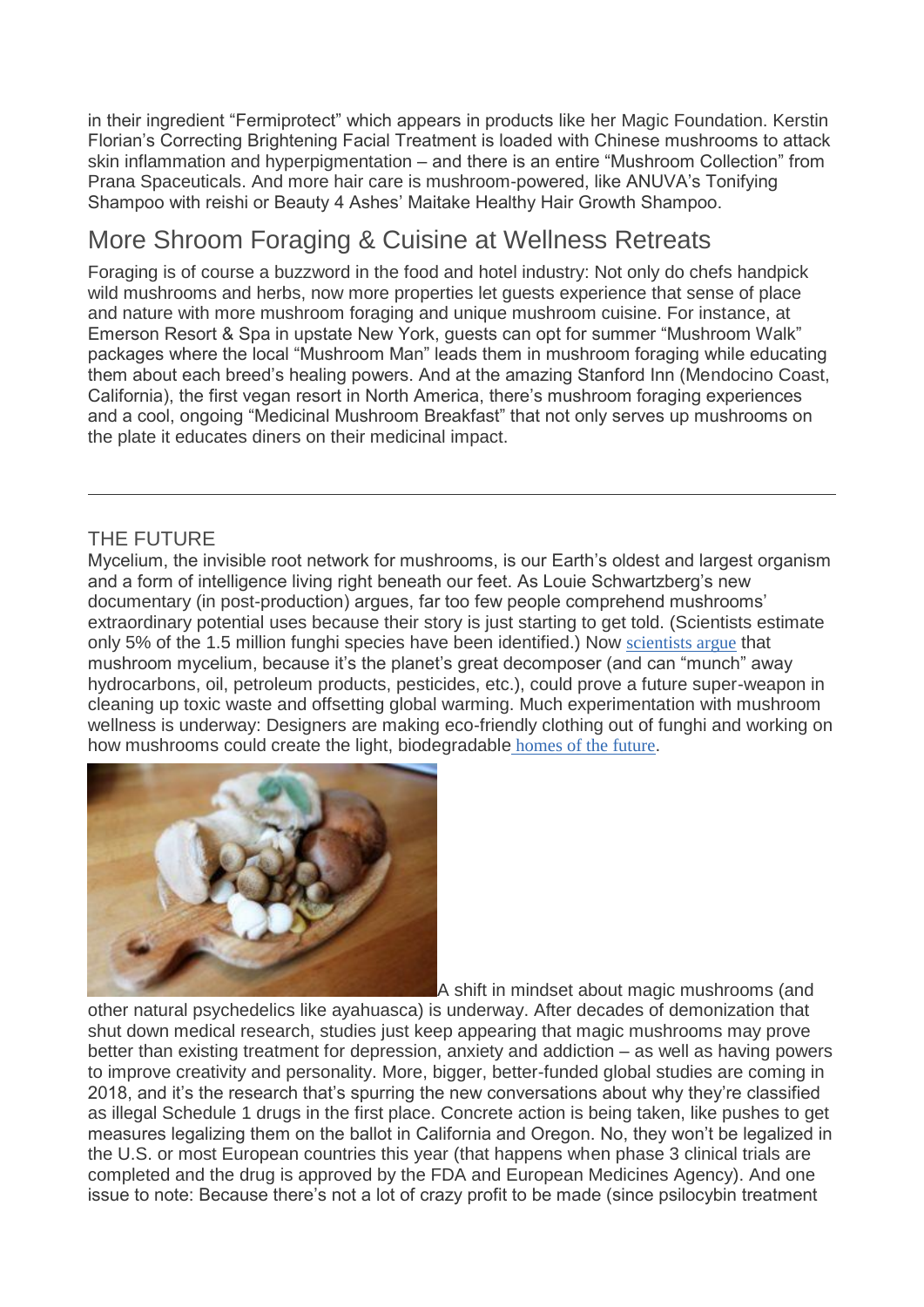is not addicting, very occasional, and results last months) it will be harder to get cha-chingseeking Big Pharma behind development. But top researchers like Imperial College's Dr. Robin Carhart-Harris predict that psilocybin "could become legal medicine within the next five years."

As the microdosing trend among creative professionals (from San Francisco to Sweden) shows, wellness seekers often take matters into their own hands. The drugs people most seek always say so much about our current culture: With so much anxiety, depression and digital overload, people desperately seek a "brain reset," whether with shamans or sound baths. And the medical evidence indicates an actual brain reset is precisely what magic mushrooms deliver. Magic mushroom retreats, in nations where legal, will continue to pop up, and weave in more "luxury wellness." When you think about it, while professional/clinical guidance is key, the perfect-fit environment is not a cold, scary hospital but a type of spa/wellness retreat – where caring, professional support; immersion in nature; and safety, comfort and sensory exploration is already the brand.

While a very different psychoactive experience and smaller potential market, the magic mushroom trend now bears some resemblance to the early days of the now-raging cannabisas-wellness trend. Who would have thunk even three years ago that there would now be glossy magazines devoted to the luxury "cannabis lifestyle" or that a fancy hotel like The Standard Hollywood would be putting a high-end cannabis boutique smack dab in the lobby? We've seen how legislation, and minds, can change lightning fast. And movement on the magic mushroom front is really quickening. Scientists at Sussex University have just created a drug-free virtual reality machine that simulates the experience of taking magic mushrooms (to understand altered states of consciousness), while a lead Johns Hopkins scientist has just released the best (science-based) playlist (think Bach, Vivaldi and Louis Armstrong's "What a Wonderful World"...) for a mushroom trip.

As the medical evidence piles up that a whole spectrum of new-to-many "regular" mushrooms are magical for health, an explosion of mushrooms (from reishi to cordyceps) will get worked into many more functional foods and drinks. Just as a new profusion of shrooms – whether antioxidant chaga or tremella – will get infused into more beauty products. We predict that mushrooms will not be a superfood du jour.

Mushrooms can reset our consciousness and deliver unique medicine for our brains, body and planet. As Dr. Weil notes, "They fill niches for which we don't have anything in western pharmacology." We are just at the tip of the iceberg with this (far too long) underground force.

#### **Magic mushrooms 'reboot' brain in depressed people – study**

**Patients unresponsive to conventional treatments benefit when treated with natural psychoactive compound, but researchers warn against self medication [Haroon Siddique](https://www.theguardian.com/profile/haroonsiddique)**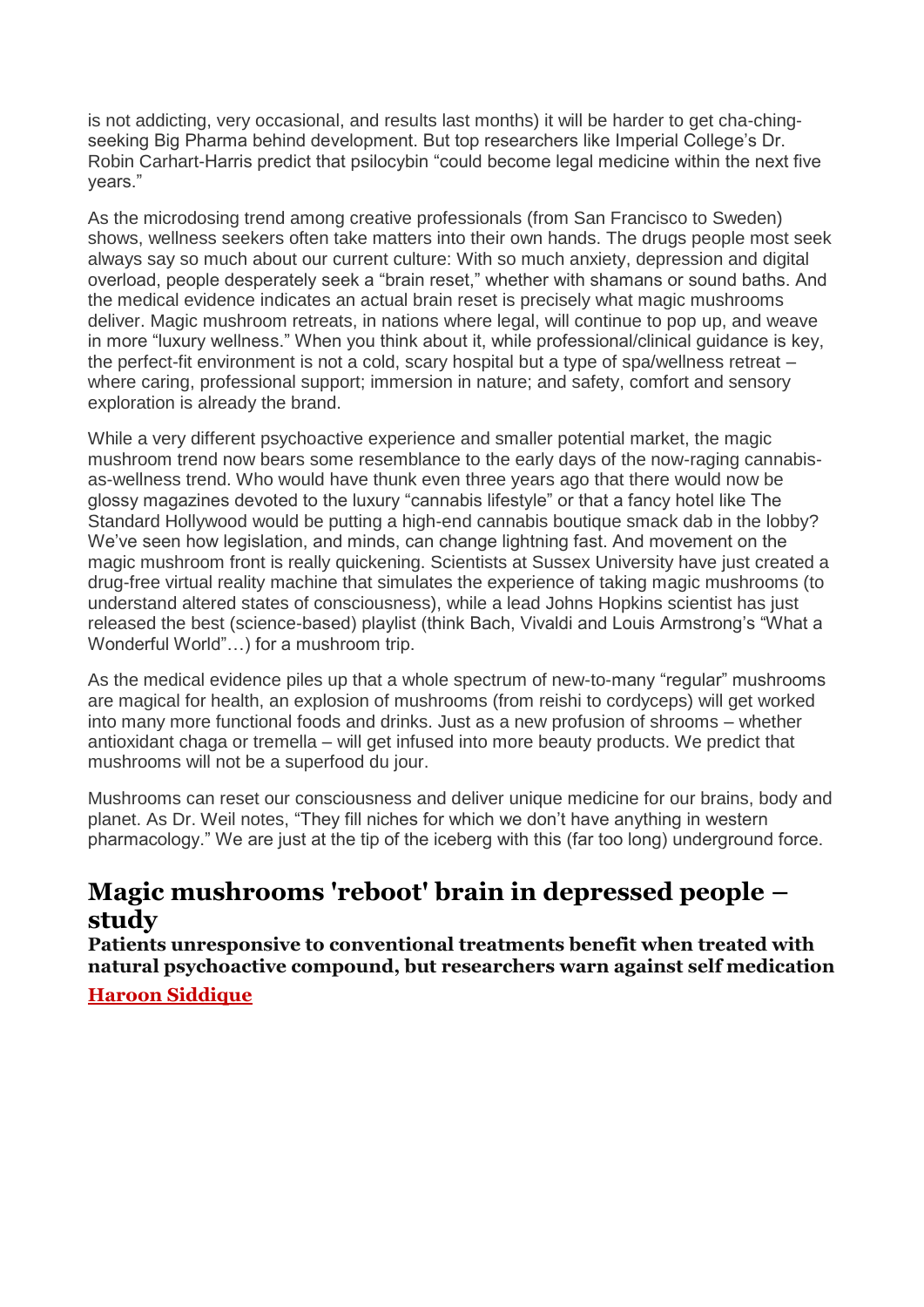

Magic mushrooms contain psilocybin, a psychoactive compound that led to reduction in depressive symptoms when given to patients in trials. Photograph: Peter Dejong/AP

Magic mushrooms may effectively "reset" the activity of key brain circuits known to play a role in depression, the latest study to highlight the therapeutic benefits of psychedelics suggests.

#### [Psychedelics have shown promising results in the treatment of depression and](https://www.theguardian.com/society/2016/dec/02/psychedelic-drugs-lift-mental-distress-lsd-trials)

[addictions](https://www.theguardian.com/society/2016/dec/02/psychedelic-drugs-lift-mental-distress-lsd-trials) in a number of clinical trials over the last decade. Imperial College London researchers used psilocybin – the psychoactive compound that occurs naturally in magic mushrooms – to treat a small number of patients with depression, monitoring their brain function, before and after.

Images of patients' brains revealed changes in brain activity that were associated with marked and lasting reductions in depressive symptoms and participants in the trial reported benefits lasting up to five weeks after treatment.

#### Advertisement

Dr Robin Carhart-Harris, head of psychedelic research at Imperial, who led the study, said: "We have shown for the first time clear changes in brain activity in depressed people treated with psilocybin after failing to respond to conventional treatments.

"Several of our patients described feeling 'reset' after the treatment and often used computer analogies. For example, one said he felt like his brain had been 'defragged' like a computer hard drive, and another said he felt 'rebooted'.

"Psilocybin may be giving these individuals the temporary 'kick start' they need to break out of their depressive states and these imaging results do tentatively support a 'reset' analogy. Similar brain effects to these have been seen with electroconvulsive therapy."